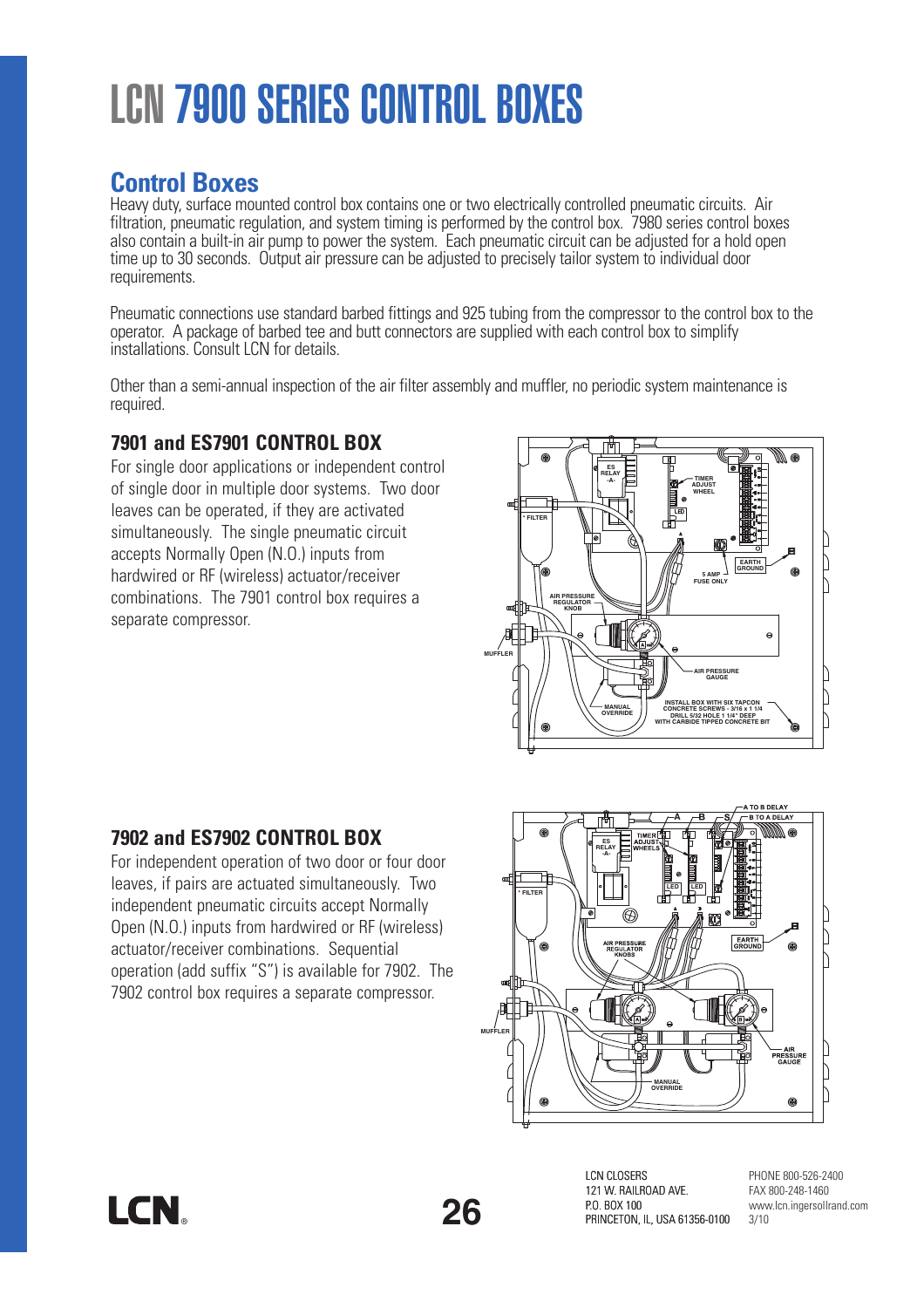# LCN7900 SERIES CONTROL BOXES

## **7981 and ES7981 CONTROL BOX**

Self-contained control box/compressor combination for single door leaf applications. The single pneumatic circuit accepts Normally Open (N.O.) inputs from hardwired or RF (wireless) actuator/receiver combinations. The 7981 control box does not require a separate compressor.



#### **7982 and ES7982 CONTROL BOX**

Self-contained control box/compressor combination for independent or simultaneous operation of two door leaves. Two independent pneumatic circuit accepts Normally Open (N.O.) inputs from hardwired or RF (wireless) actuator/receiver combinations. The 7982 control box does not require a separate compressor. Sequential operation (add suffix "S") is available for 7982 control boxes.



LCN CLOSERS 121 W. RAILROAD AVE. P.O. BOX 100 121 W. RAILROAD AVE.<br>
P.O. BOX 100 www.lcn.ingersollrand.com<br>
PRINCETON, IL, USA 61356-0100 3/10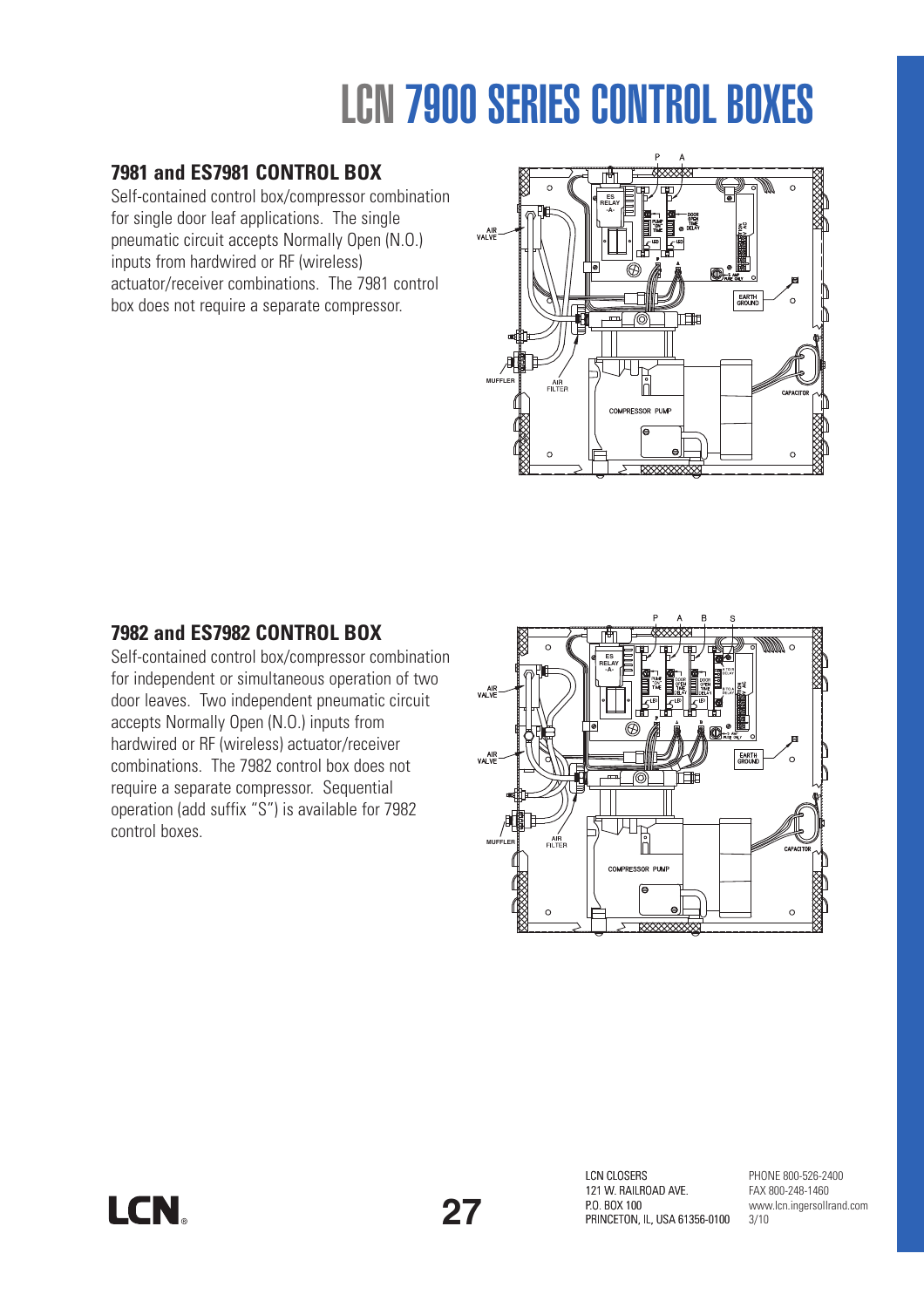# LCN7900 SERIES CONTROL BOXES

## **7949 and ES7949 CONTROL BOX**

Auxiliary "blow-open" box works with or without 7901 or 7902 and one or two Auto Equalizers. Controlled by smoke evacuation system, the 7949 open the door(s) to allow fresh air into the building. Normal Auto Equalizer functions are not available when "blow-open" box is activated.

## **OPTIONAL "ES" BOXES**

Identical in function(s) to the basic box but includes an isolated (SPDT) relay with 1 set of Normally Open (N.O.) and Normally Closed (N.C.) contracts to control an electric strike. The LCN control box cannot power the strike. ES7949 has two sets of isolated (DPDT) contacts. Compressor size recommendations are based on normal usage for the number of operations listed. All LCN supplied auxiliary compressors include an automatic drain feature.



## **CONTROL BOX INSTALLATION NOTES**

- 1. Locate a 7900 series control box so no more than 100 linear feet of LCN 925 pneumatic tubing is required between the control box and door. Maximum 50 linear feet for a 7980 series.
- 2. Locate a 7900/7980 series control box where the temperatures do not exceed 120°F or fall below 35°F.
- 3. 7901, 7902 and 7949 control box input 120V AC @ 1 amp. 7981 and 7982 control boxes input 120V AC @ 5 amp.
- 4. Output voltage is 12V DC @ 0.25 amp. max.
- 5. Air pressure input, 80 PSI minimum/100 PSI maximum, required for 7901, 7902 and 7949.
- 6. Regulated air output up to 80 PSI for Auto Equalizer.
- 7. Auto Equalizers require approximately 0.5 cfm airflow in heavy traffic.
- 8. All control boxes are 15"x15"x6".

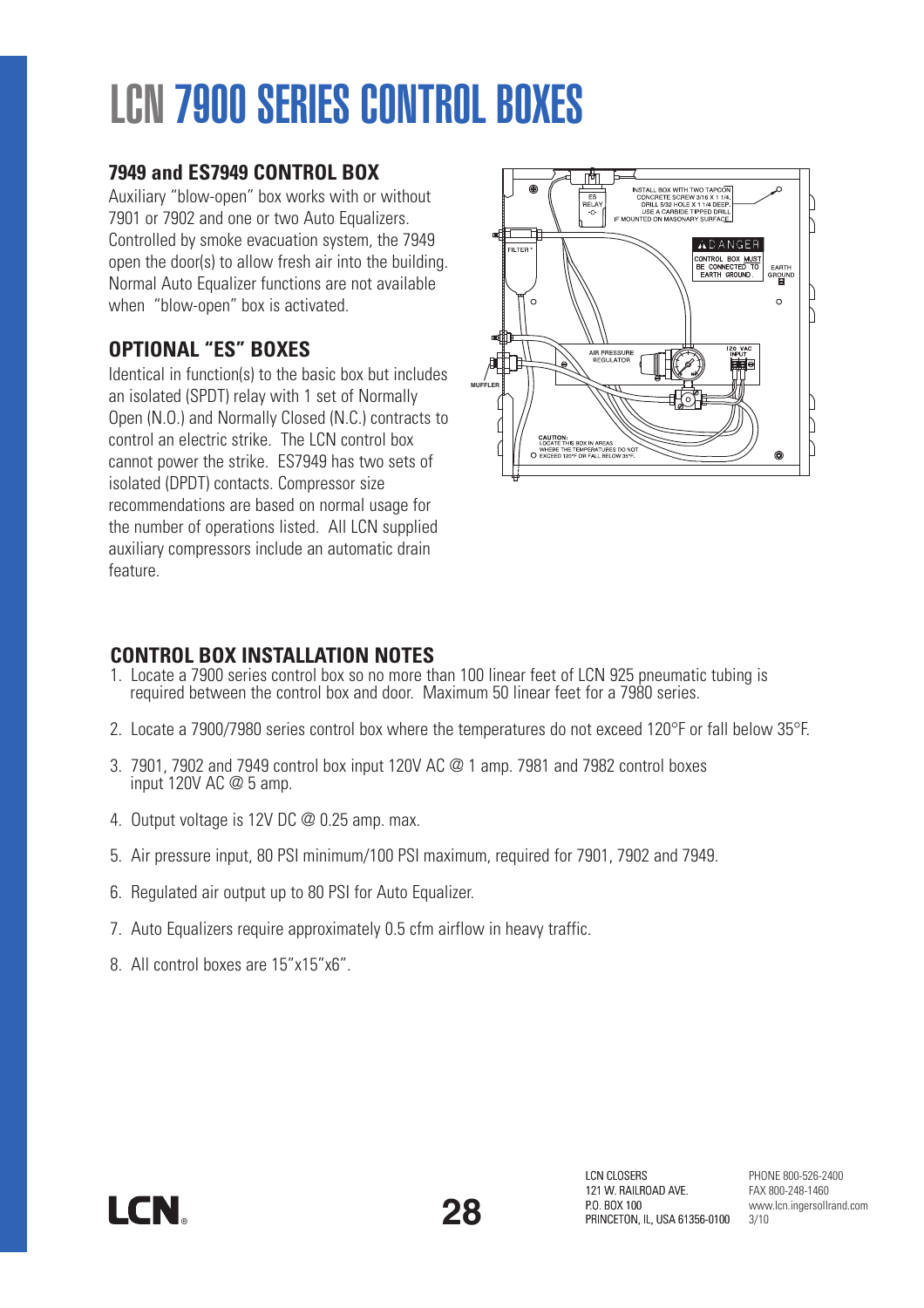# LCN7900 SERIES CONTROL BOX ACCESSORIES

#### **AIR FILTER, -329**

Replacement inlet air filter for 7981 or 7982 series control boxes.

#### **AIR FILTER, -329G**

Replacement inlet air filter assembly for 7901 or 7902 series control boxes.

#### **FILTER AND SEAL, -929**

Internal filter and seal component to the Air Filter -329G assembly.

#### **RELAY, -390**

Single pole, double throw (SPDT) relay only for 7901, 7902, 7981, or 7982 series control boxes.

#### **RELAY, -390C**

Double pole, double throw (DPDT) relay only for 7949 series blow open control box.

#### **POWER SUPPLY BOARD, -900**

Main power supply/input board for the 7901, 7902, 7981, or 7982 series control boxes.

#### **TIMER CARD, -903**

0 to 30 second timer module. Plugs into the power supply board, -900. 7901 (A slot) series control box requires 1 each. 7902 (A/B slots) and 7981 (P/A slots) series control boxes require 2 each. 7982 (P/A/B slots) series control box requires 3 each.

#### **SEQUENCER CARD, -3426**

Dual, 0 to 30-second sequence timer module for 7902 and 7982 series control boxes. Can be added to a standard 7902 or 7982 series control box to convert to a sequential operation. Sequencer card, -3426 is included when ordering a 7902S or 7982S series control box.



I CN

LCN CLOSERS 121 W. RAILROAD AVE. P.O. BOX 100 PRINCETON, IL, USA 61356-0100 3/10<br>PRINCETON, IL, USA 61356-0100 3/10<br>**PRINCETON**, IL, USA 61356-0100 3/10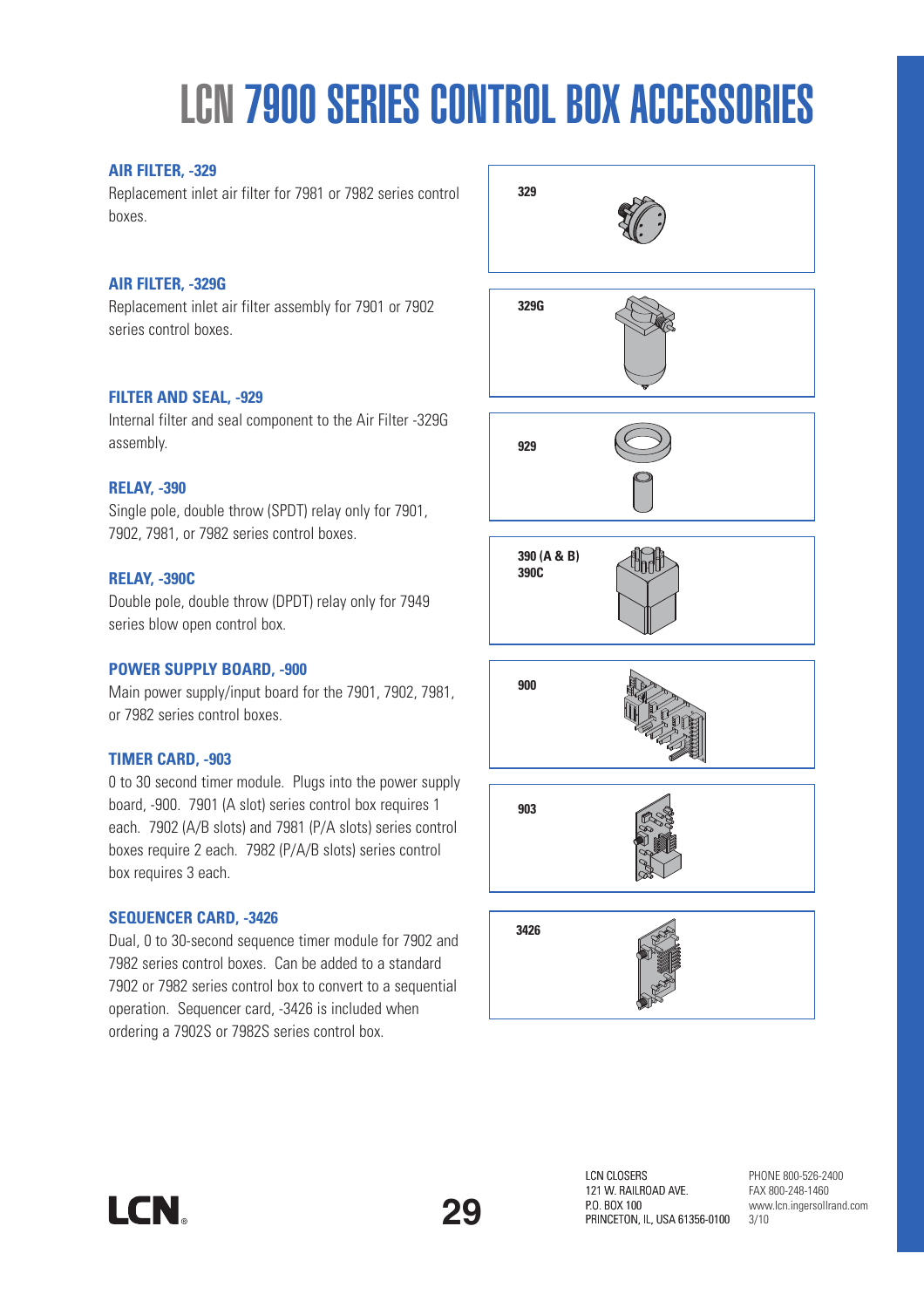# LCN7900 SERIES CONTROL BOX ACCESSORIES

#### **VALVE ASSEMBLY, -941**

Regulator valve assembly for 7901 series control box.

#### **VALVE ASSEMBLY, -942**

Regulator valve assembly for 7902 series control box.

#### **VALVE ASSEMBLY, -941C**

Regulator valve assembly for 7949 series blow open control box.

#### **SOLENOID VALVE ASSEMBLY, -3299A**

Air valve assembly for 7981 series control box or the 'A' circuit valve assembly for the 7982 series control box.

#### **SOLENOID VALVE ASSEMBLY, -3299B**

Air valve assembly for the 'B' circuit in the 7982 series control box.

#### **RELAY PACKAGE 'A', -3390A**

ES relay assembly for 7901 and 7981 series control boxes or the 'A' circuit ES relay assembly in a 7902 or 7982 series control boxes. Includes –390 relay, base, and wires. Can be added to standard 7901, 7902, 7981, or 7982 series control boxes to convert to ES operation. Relay package, -3390A is included when ordering a 7901ES, 7902ES, 7981ES, or 7982ES series control box.

#### **RELAY PACKAGE 'B', -3390B**

ES relay assembly for 'B' circuit in 7902 or 7982 series control boxes. Includes –390 relay, base, and wires. Can be added to standard 7902 or 7982 series control boxes to convert to ES operation.

Relay package, -3390B is included when ordering a 7902ES or 7982ES series control box.

#### **RELAY PACKAGE 'C', -3390C**

ES relay assembly in 7949 series blow open control box. Includes –390C relay, base, and wires.

Can be added to standard 7949 series blow open control box to convert to ES operation.

Relay package, -3390C is included when ordering a 7949ES series control box.













LCN CLOSERS 121 W. RAILROAD AVE. P.O. BOX 100 PRINCETON, IL, USA 61356-0100<br>PRINCETON, IL, USA 61356-0100 3/10<br>**3**/10 3/10 3/10